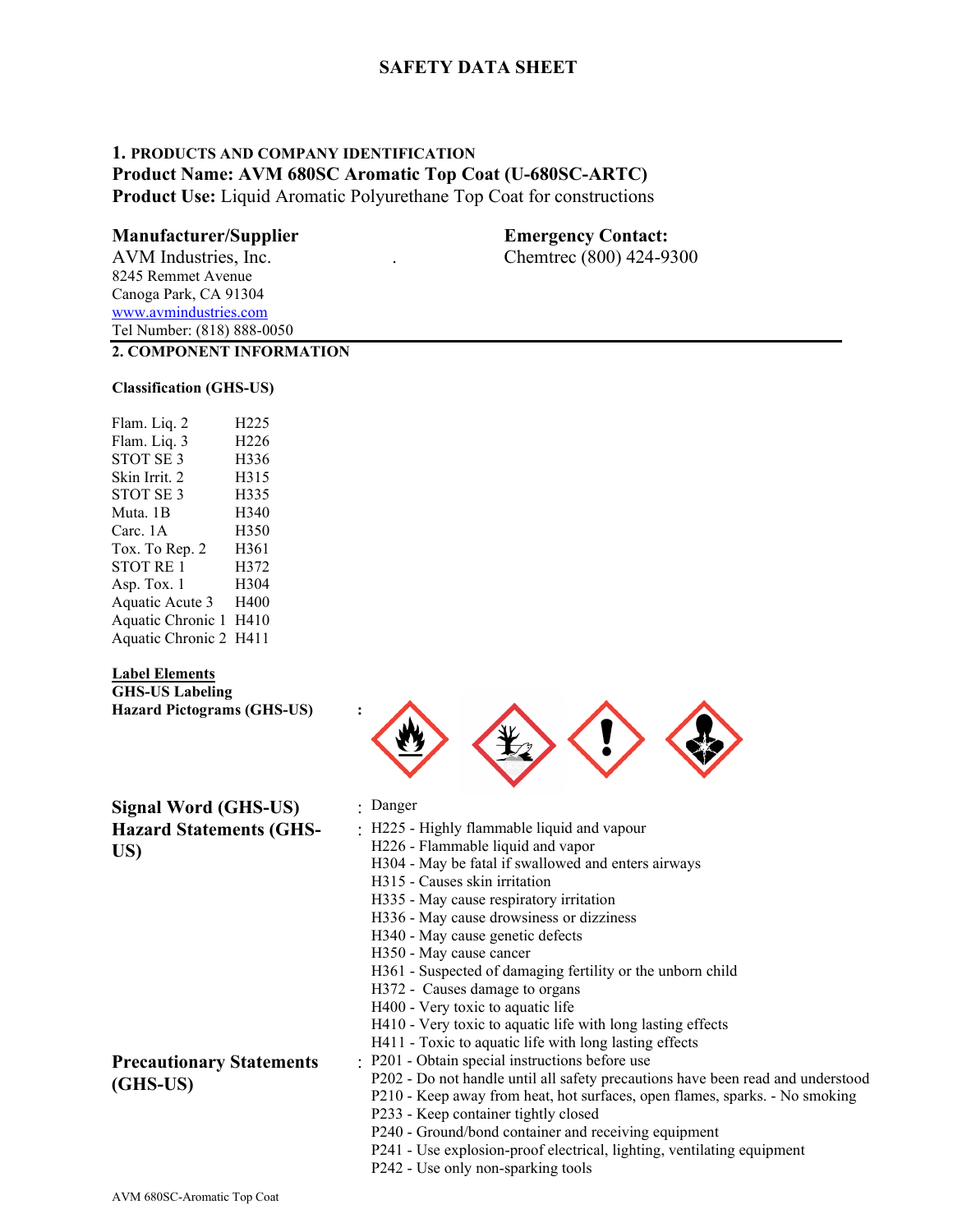P243 - Take precautionary measures against static discharge

P260 - Do not breathe mist.

P261 - Avoid breathing dust/fume/gas/mist/vapours/spray.

P264 - Wash face, hands and any exposed skin thoroughly after handling.

P270 - Do no eat, drink or smoke when using this product.

P271 - Use only outdoors or in a well-ventilated area.

P273 - Avoid release to the environment.

P280 - Wear eye protection, face protection, protective clothing, protective gloves P281 - Use personal protective equipment as required.

P301+310 - IF SWALLOWED: Immediately call a POISON CENTER or doctor /physician.

P302+352 - IF ON SKIN: Wash with plenty of soap and water.

P303+P361+P353 - IF ON SKIN (or hair): Remove/Take off immediately all

contaminated clothing. Rinse skin with water/shower

P304+P340 - IF INHALED: Remove person to fresh air and keep at rest in a position comfortable for breathing

P308+313 - IF exposed or concerned: Get medical advice/attention.

P312 - Call a POISON CENTER or doctor/physician if you feel unwell.

P314 - Get medical advice/attention if you feel unwell.

P321 - Specific treatment (see supplemental instructions on the administration of antidotes on this label).

P331 - Do NOT induce vomiting.

P332+313 - If skin irritation occurs: Get medical advice/attention.

P362 - Take off contaminated clothing and wash before reuse.

P370+P378 - In case of fire: Use appropriate media for extinction

P391 - Collect spillage.

P403+P233 - Store in a well-ventilated place. Keep container tightly closed P403 + P235 - Store in a well-ventilated place. Keep cool.

P403+233 - Store in a well-ventilated place. Keep container tightly closed. P405 - Store locked up

P501 - Dispose of contents/container according to local, regional, national, and international regulations

| <b>Hazardous Components</b>  | CAS No.    | Wt% Range | <b>Classification (GHS-US)</b> |
|------------------------------|------------|-----------|--------------------------------|
|                              |            |           | Flamm. liquid 2, H225          |
|                              |            |           | Skin irritation 2, H315        |
|                              | 26471-62-5 |           | STOT SE 3, H336                |
| Toluene Diisocyanate         |            |           | Asp. hazard 1, H304            |
|                              |            |           | Acute aquatic 1, H400          |
|                              |            |           | Chronic aquatic 1, H410        |
|                              |            |           | Flam. Liq. 3, H226             |
| Aromatic Hydrocarbon Solvent |            |           | Asp. Tox. 1, H304              |
|                              |            |           | Skin Irrit. 2, H315            |
|                              | 64742-95-6 |           | STOT SE 3, H336                |
|                              |            |           | Muta. 1B, H340                 |
|                              |            |           | Carc. 1A, H350                 |
|                              |            |           | Tox. To Rep. 2, H361           |
|                              |            |           | Aquatic Chronic 2, H411        |
| Aromatic Urethane Prepolymer | N/D        |           |                                |
| Crystalline Silica (Quartz)  |            |           | Carc. 1A, H350                 |
|                              | 14808-60-7 |           | <b>STOT SE 3, H335</b>         |
|                              |            |           | <b>STOT RE 1, H372</b>         |
| Titanium Dioxide             | 13463-67-7 |           | Skin Irrit. 2, H315            |

\* Information concerning non-hazardous ingredients is considered a trade secret.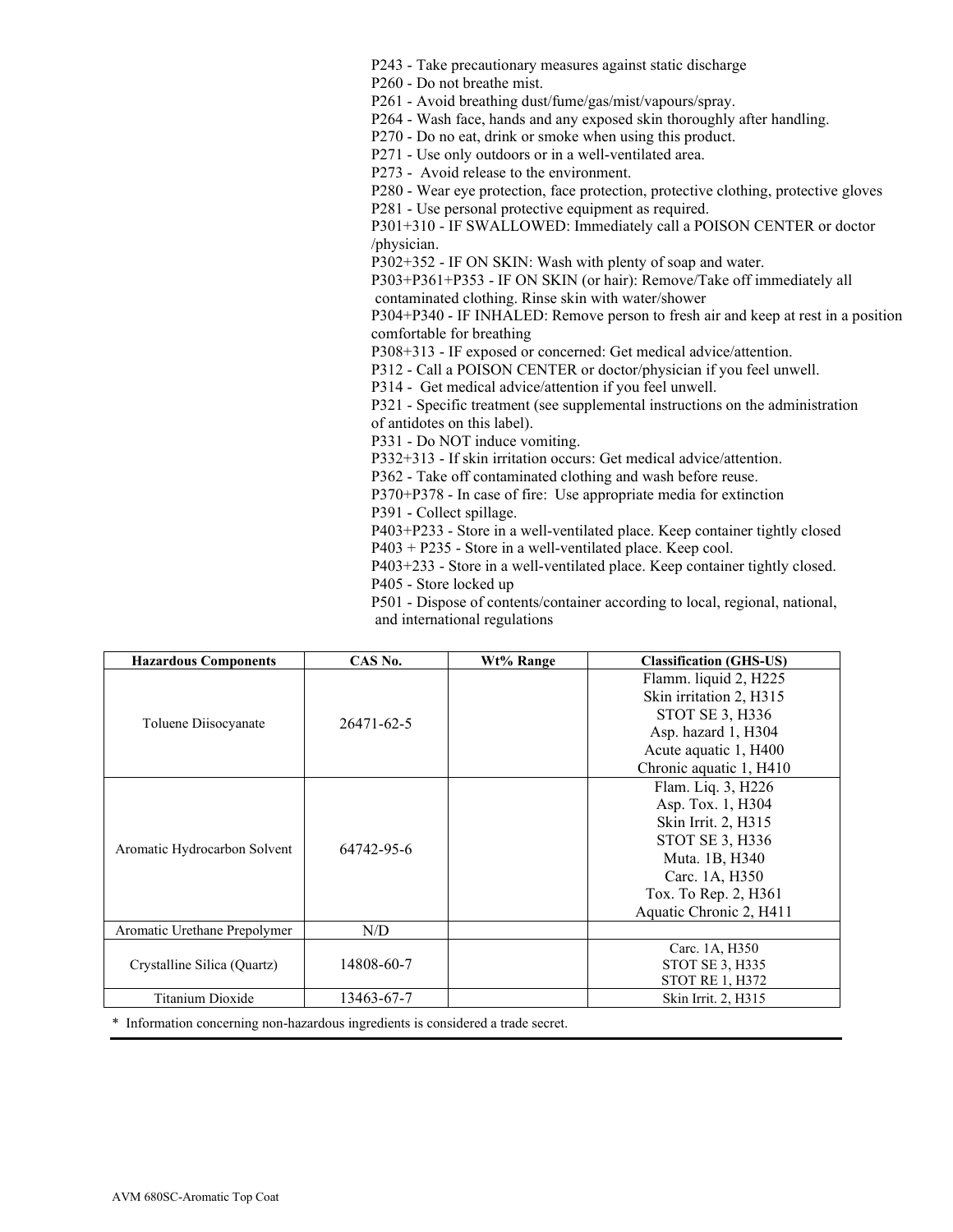#### **3. HAZARDS IDENTIFICATION**

**Emergency and Hazards Overview:** Combustible, viscous, pigmented liquid with a solvent odor. Causes skin irritation. Causes eye irritation. Harmful if swallowed or inhaled. Vapors are heavier than air and may travel to distant sources of ignition and flash back. Overexposure to vapors may cause dizziness, headache and central nervous depression. The product contains small amounts of aromatic isocyanate, which can cause reactivation of prior asthma-type allergic reactions and irritation of nose, throat and lungs.

#### **Ratings**

Health 2 Flammability 2 Reactivity 1 **Primary Route of Exposure:** Skin x Inhalation x Eye x Ingestion x **Health Effect Information Eye Contact:** May cause eye irritation if wiped or rubbed into eyes.

**Skin Contact:** May cause skin irritation if wiped or left on the skin

**Inhalation:** May cause irritation of respiratory tract which may result in sinusitis, bronchitis, or asthma. Breathing vapors may cause central nervous system depression.

**Ingestion:** Moderately toxic. Ingestion may cause symptoms similar to those of inhalation.

**Medical Conditions Aggravated by Exposure:** Prolonged exposure to solvents and isocyanates may aggravate allergic reactions to nose, throat and lungs.

#### **4. FIRST AID INFORMATION**

**Eye Contact:** Immediately flush with copious amounts of lukewarm water for at least 15 minutes. Have eyes examined and treated by medical personnel. **Skin Contact:** Dry skin with paper towel or similar. Wash affected skin thoroughly with soap and water. Immediately remove contaminated clothing. Wash contaminated clothing before reuse. Get medical attention if any discomfort continues. **Inhalation:** Move the exposed person to fresh air at once. When breathing is difficult, properly trained personnel may assist affected person by administering 100% oxygen. If not breathing, give artificial respiration, preferably mouth-to-mouth. Get medical attention. **Ingestion:** If swallowed, give 1 to 2 glasses of milk to drink and contact a physician immediately. Do not induce vomiting. Decision to induce vomiting should only be made by a physician. Never give anything by mouth to an unconscious person.

**Notes to Physician:**This product contains aromatic and aliphatic hydrocarbon solvents and aromatic isocyanate

### **5. FIRE AND EXPLOSION INFORMATION**

| <b>Flammable Properties</b>                                |                                                                                                                    |
|------------------------------------------------------------|--------------------------------------------------------------------------------------------------------------------|
| Flash Point:<br>$110^{\circ}$ F                            | Test Method:TCC                                                                                                    |
| Flame extension: NA                                        | Test Method: NA                                                                                                    |
| Flammable Limits in Air                                    |                                                                                                                    |
| <b>Upper Percent:</b> 7                                    |                                                                                                                    |
| Lower Percent: 1                                           |                                                                                                                    |
| Autoignition Temperature: NA                               | Test Method: NA                                                                                                    |
| <b>NEPA Classification:</b> $H2F2R1$                       |                                                                                                                    |
| <b>Extinguishing Media:</b> $CO2$ , foam or dry chemicals. |                                                                                                                    |
| <b>Fire Fighting Measures</b>                              |                                                                                                                    |
|                                                            | <b>Special Fire Fighting Procedures and Equipment:</b> Use alcohol resistant foam, carbon dioxide, dry chemical to |
|                                                            | fight fires. Water spray may be used to cool containers. Water or foam may cause frothing if liquid is burning.    |

fight fires. Water spray may be used to cool containers. Water or foam may cause frothing if liquid is burning. When entering fire area wear NIOSH/OSHA approved, self-contained breathing apparatus and full protective gear. **Unusual Fire and Explosion Conditions:** Vapors may be ignited by heat or sparks. Vapors are heavier than air and may travel to distant sources of ignition and flash back. Heat-exposed containers may burst. Material may collect static charges which can cause an incendiary electrical discharge. Empty container contains product residues. Do not pressurize, cut, weld, drill, grind or expose empty containers to heat flame, sparks, static electricity or other sources of ignition. They may explode and cause injury or death.

**Hazardous Combustion By-Products:** CO, CO2, N2O, HCN, unburned hydrocarbons, toxic fumes.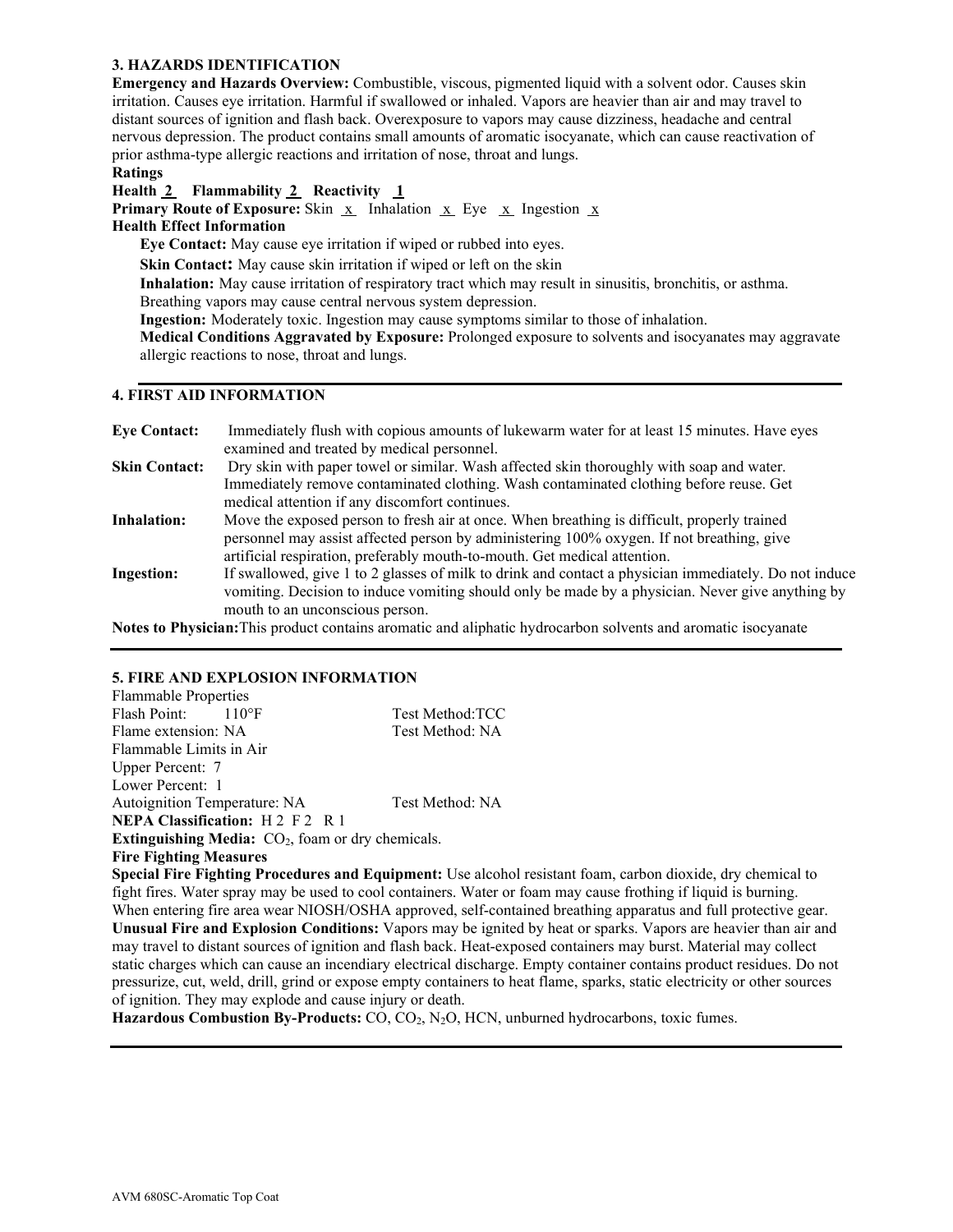#### **6. ACCIDENTAL RELEASE MEASURES**

| <b>Personnel Safeguards:</b>     | Immediately evacuate all non-essential personnel to safe places. Emergency<br>responders should wear positive pressure supplied air respirator with full face<br>piece and proper protective gear before entering the affected area.                                                                                                                                                                                                                                                               |
|----------------------------------|----------------------------------------------------------------------------------------------------------------------------------------------------------------------------------------------------------------------------------------------------------------------------------------------------------------------------------------------------------------------------------------------------------------------------------------------------------------------------------------------------|
| <b>Regulatory Notifications:</b> | Waste of this product is defined as hazardous according to U.S. EPA. Spill<br>reporting requirements and reportable quantities vary by region. Consult all<br>applicable state and local regulations. For Canada, observe all precautions noted<br>above.                                                                                                                                                                                                                                          |
| <b>Containment and Clean-up:</b> | Remove all sources of ignition. Provide ventilation. Respiratory protection is<br>recommended during spill clean-up. Stop leak if possible without risk. Prevent<br>liquids from entering sewers, drains or waterways by diking with sand or earth.<br>Absorb with vermiculite or other absorbent material, then flush area with<br>decontamination solution. Put in open drums. Treat and clean with<br>decontamination solution consisting of water containing 4-8% ammonia and 2%<br>detergent. |

#### **7. HANDLING AND STORAGE INFORMATION**

| Handling:                       | Provide good ventilation. Avoid prolonged contact with the skin. Air circulations and exhaustion  |
|---------------------------------|---------------------------------------------------------------------------------------------------|
|                                 | of isocyanate or solvent vapors must be maintained until the coatings have fully cured to insure  |
|                                 | that no potential fire, explosion or health hazard remains. Use solvent resistant gloves. Avoid   |
|                                 | rubbing eyes while handling. Respiratory caution to be taken if the cured product is ground or    |
|                                 | sanded as this may generate hazardous dusts.                                                      |
| Storage:                        | Store in cool, dry, ventilated space away from direct sunlight. Keep away from heat, sparks, open |
|                                 | flames, electrical equipment, welding torches, pilot lights, etc. Store at 10-30° C               |
| <b>Empty Container Warnings</b> |                                                                                                   |
| Drums:                          | Do not reuse empty drums or containers. Do not cut, drill, grind or weld on or near the empty     |

drum. **Plastic:** Do not reuse empty containers.

#### **8. EXPOSURE CONTROLS**/**PERSONAL PROTECTION INFORMATION**

Exposure Limits and Guidelines

| Component                    | CAS No.    | Exposure Limit                      |
|------------------------------|------------|-------------------------------------|
| Quartz (respirable)          | 14808-60-7 | $0.05$ mg/m <sup>3</sup> TWA, NIOSH |
| Toluene diisocvanate         | 26471-62-5 | $0.005$ ppm OSHA PEL                |
| Aromatic hydrocarbon solvent | 64742-95-6 | 100ppm ACGIH TWA                    |

**Personal Protective Equipment**

**Eye**/**Face Protection:** Wear safety goggles

**Skin Protection:** Use solvent resistant gloves and long sleeved clothing.

**Respiratory Protection:** If airborne concentrations exceed or are expected to exceed the TLV, use MSHA/NIOSH approved positive pressure supplied air respirator with a full-face piece during application. After application use CCR (Chemical Cartridge Respirator).

**Personal Hygiene:** Avoid rubbing eyes during handling. Wear chemical tight goggles or full face shield. Use good personal hygiene practices to avoid incidental ingestion.

**Engineering Controls**/**Work Practices**

**Ventilation:** Provide local exhaust or area ventilation to maintain concentration of vapors below TLV. Use explosion proof ventilation equipment. Take care not to draw vapors into non-explosion proof or spark generating equipment or into occupied office areas or enclosed areas with inhabitants.

**Other**: Source of clean water should be available in the work area for flushing eyes and skin. Wash thoroughly with soap and water after use and before eating, smoking and using toilet.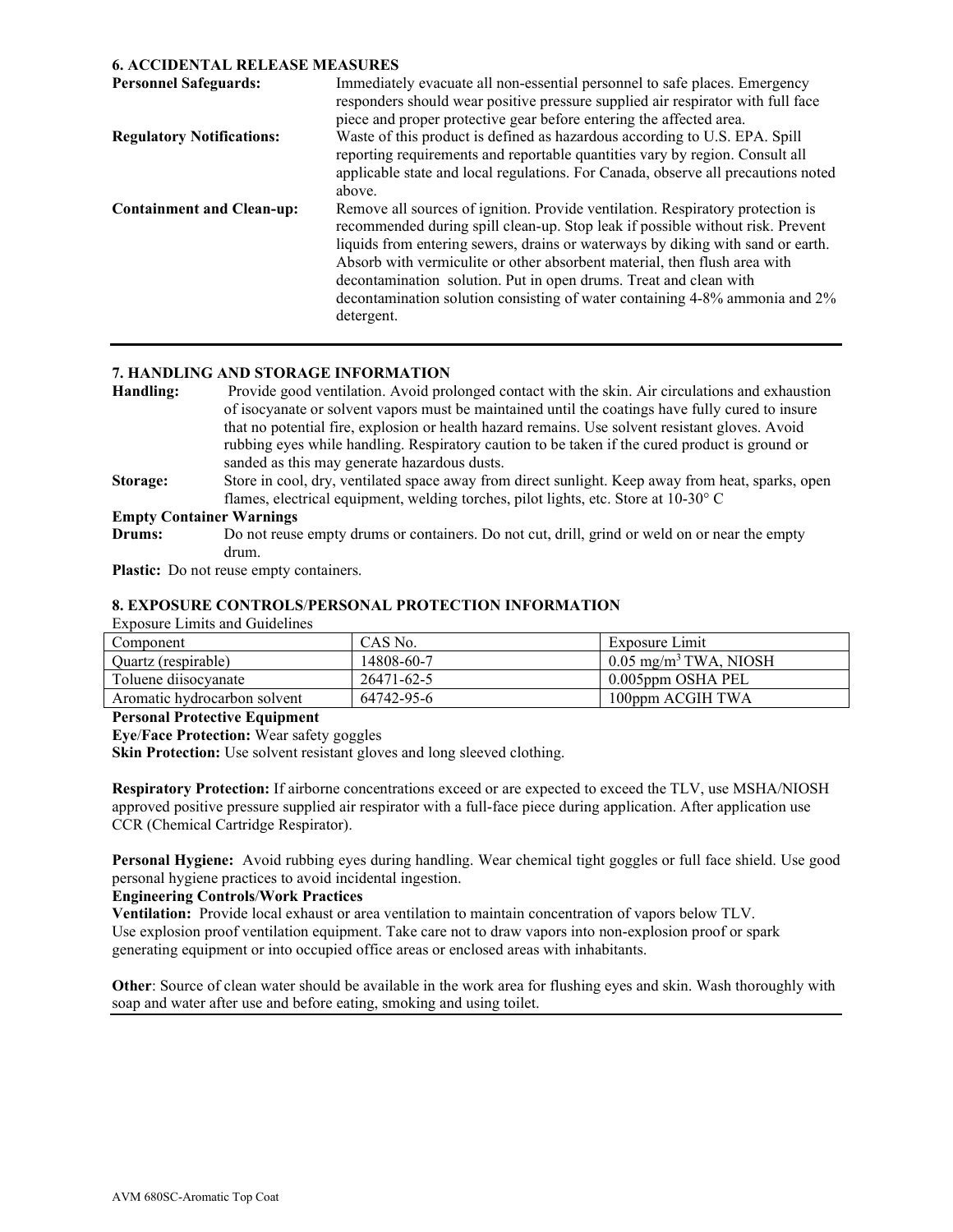| 9. PHYSICAL AND CHEMICAL PROPERTIES    |                                              |
|----------------------------------------|----------------------------------------------|
| Appearance: Pigmented viscous liquid   | Vapor Pressure: N/D                          |
| Odor: Typical solvent odor             | <b>Octanol/Water Coefficient: N/D</b>        |
| Physical state: Viscous liquid         | Vapor Density $(air=1):$ > air               |
| PH: Not applicable                     | <b>Percent Volatile by Volume: 15-25</b>     |
| <b>DOT Corrosively:</b> Not applicable | Volatile Organic Content: 150 to 220gm/liter |
| Boiling Point: 320 to 486 F            | <b>Molecular Weight: NA</b>                  |
| <b>Melting Point: NA</b>               | <b>Average Carbon Number: NA</b>             |
| <b>Specific Gravity: 1.2</b>           | Viscosity $\omega$ 100F: NA                  |
| Pour Point: NA                         | Viscosity@ $40C: NA$                         |
| <b>Solubility in Water: Negligible</b> |                                              |

# **10. STABILITY AND REACTIVITY INFORMATION**

Stable under normal conditions. Avoid heat, sparks, flames **Conditions to Avoid:** Avoid contact with strong oxidizing materials and bases. Avoid contact with water. **Incompatible Materials to Avoid:** Strong oxidizers. Alkali metals.

#### **11. TOXICOLOGICAL INFORMATION (will only print available data)**

| <b>Primary Eve Irritation:</b> Irritating    |                                                                                                                                                                                                                                                                                                                                                   |
|----------------------------------------------|---------------------------------------------------------------------------------------------------------------------------------------------------------------------------------------------------------------------------------------------------------------------------------------------------------------------------------------------------|
| <b>Primary Skin Irritation:</b> Irritating   |                                                                                                                                                                                                                                                                                                                                                   |
| <b>Acute Dermal Toxicity: NA</b>             |                                                                                                                                                                                                                                                                                                                                                   |
| <b>Subacute Dermal Toxicity: NA</b>          |                                                                                                                                                                                                                                                                                                                                                   |
| <b>Dermal Sensitization:</b>                 | NA.                                                                                                                                                                                                                                                                                                                                               |
| <b>Inhalation Toxicity:</b>                  | NA.                                                                                                                                                                                                                                                                                                                                               |
| <b>Inhalation Sensitization: NA</b>          |                                                                                                                                                                                                                                                                                                                                                   |
| <b>Oral Toxicity:</b>                        | Mutagenicity: NA                                                                                                                                                                                                                                                                                                                                  |
| Carcinogenicity:                             | Disocyanates are suspect carcinogens. When ingested, disocyanates have caused cancer<br>in certain animals. Crystalline silica is a carcinogen, listed as Human Carcinogen<br>Category 1 in IARC. California Proposition 65 Chemicals and NIOSH also list respirable<br>crystalline silica as carcinogenic. Keep it below $0.05 \text{ mg/m}^3$ . |
| <b>Reproductive Toxicity:</b>                | NA                                                                                                                                                                                                                                                                                                                                                |
| Teratogenicity:                              | NA                                                                                                                                                                                                                                                                                                                                                |
| Immunotoxicity:                              | NA.                                                                                                                                                                                                                                                                                                                                               |
| <b>Neurotoxicity:</b>                        | NA.                                                                                                                                                                                                                                                                                                                                               |
| Other:                                       | NA.                                                                                                                                                                                                                                                                                                                                               |
| No other toxicological information available |                                                                                                                                                                                                                                                                                                                                                   |

## **12. ECOLOGICAL INFORMATION**

Aquatic Toxicity: Not known. **Terrestrial Toxicity:** Not known **Chemical Fate and Transport:** Not known. **No other ecological information available**

#### **13. DISPOSAL INFORMATION**

**Regulatory Information:** Consult all regulations (federal, state, provincial, local etc.) or a qualified waste disposal firm when characterizing waste for disposal.

**Waste Disposal Methods:**Mix the chemical with an inert material such as sand, vermiculite, etc. and place in a suitable container. Dispose of in accordance with federal, state and local environmental control laws.

## **14. TRANSPORTATION INFORMATION**

This section is provided to assist in the basic domestic DOT shipping classification of this product and does not contain all regulatory transportation details. Review all applicable domestic air and vessel and all international air, vessel and ground transportation regulations for other requirements and restrictions